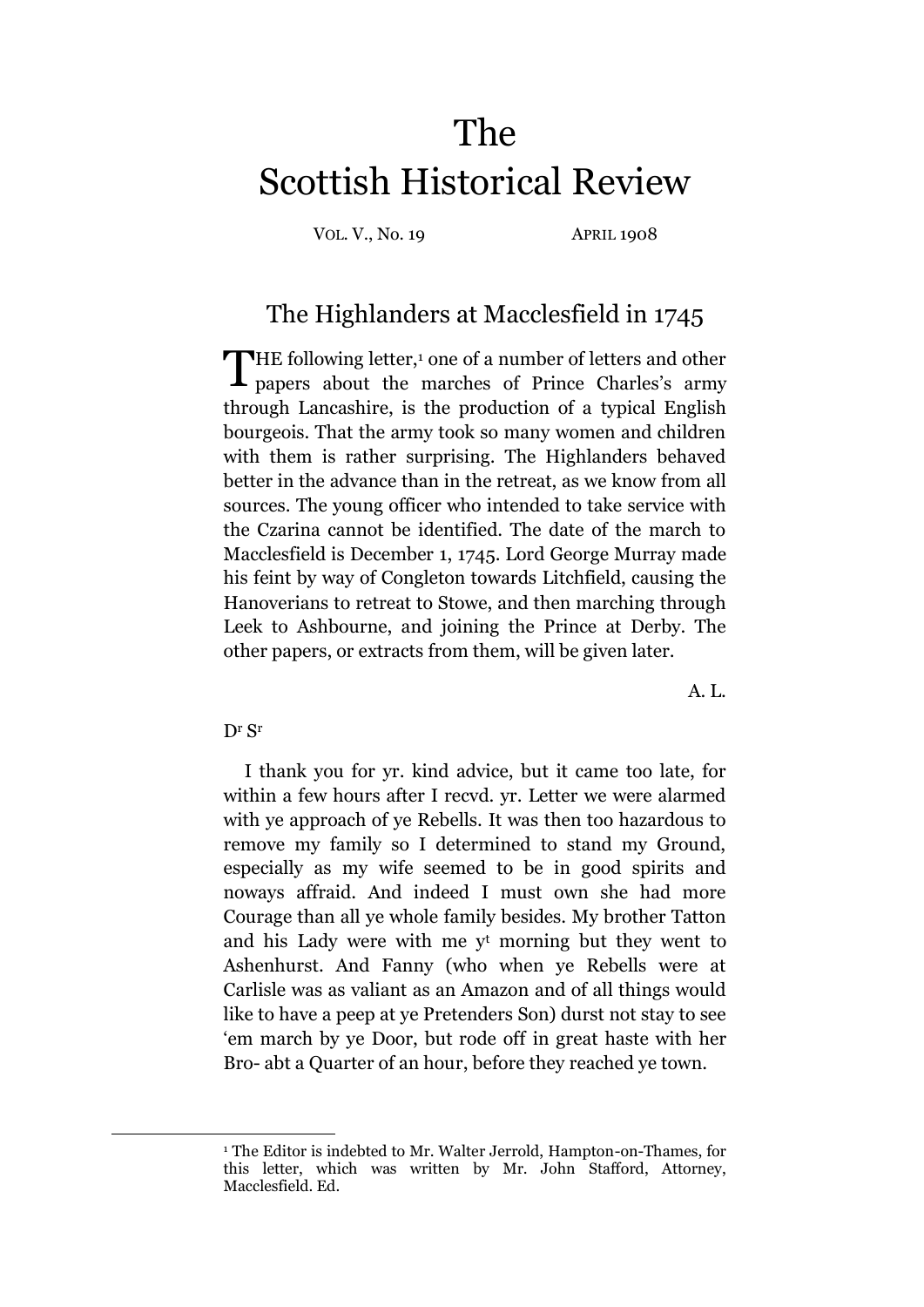We had heard of their coming into Manchester and of ye great rejoicings there, and that they raised Recruits very fast from whence we concluded they would have made some stay at that town. But a party of about 20 Dragoons of ye King's forces coming into this town on Saturday evening pretty late the Rebells had immediate Notice of it and I believe they hastened their march hither in expectation of surprizing 'em.

Before the dragoons came in a party of ye Rebells that morning crost a ford above Stockport Bridge (wh. with others was very swiftly broke down some time before) and coming into ye town Rode round the Cross and Dispersed papers to Encourage men to Inlist in ye P's Service But not meeting with ye least Countenance they soon retired. However it was expected a larger body of 'em wo<sup>d</sup> have marcht in there that evening.

We acquainted ye Officer who comanded ye Dragoons wth. wt. we heard, upon wh. he sent one of our townsmen to Stockport as a Spy to bring him intelligence of their motions. He not returning we Concluded that ye rebels stayd at Manchester. But ye next morning being Sunday ye 1<sup>st</sup> instant, about 10 o'clock we had Notice from ye country people that ye Rebells were within Quarter of a mile of ye town. The young officer who comanded ye party of Dragoons was at breakfast wth Mrs Mayoress when ye alarm was given And he was just saying Never fear Madam we Sl protect you Down went ye dish and he and his party of dragoons made full as much hast out of town as Madam Frances did. The good folks at Church ran out before half ye Service was over in ye utmost Confusion and ye whole town was in great consternation.

When ye first emotion of my own fright was a little abated I ventured to peep out of a Garrett window, but seeing my wife and her two sisters below at ye Gates, shame raised my courage and I ventured to stand by 'em and saw ye whole army pass by my own Door, except a regiment of Horse comanded by Lord Elko and some forces wh. came in late But those I saw ye next day.

The Quarter Masters first came into town who with their Guard were 20 in Number; they Rode to the Cross and inquired for ye Constables. By this time I was grown so Manfull, that verily I followed this party to ye Cross (But by ye by my wife went along with me) they Inquired for Sr. P: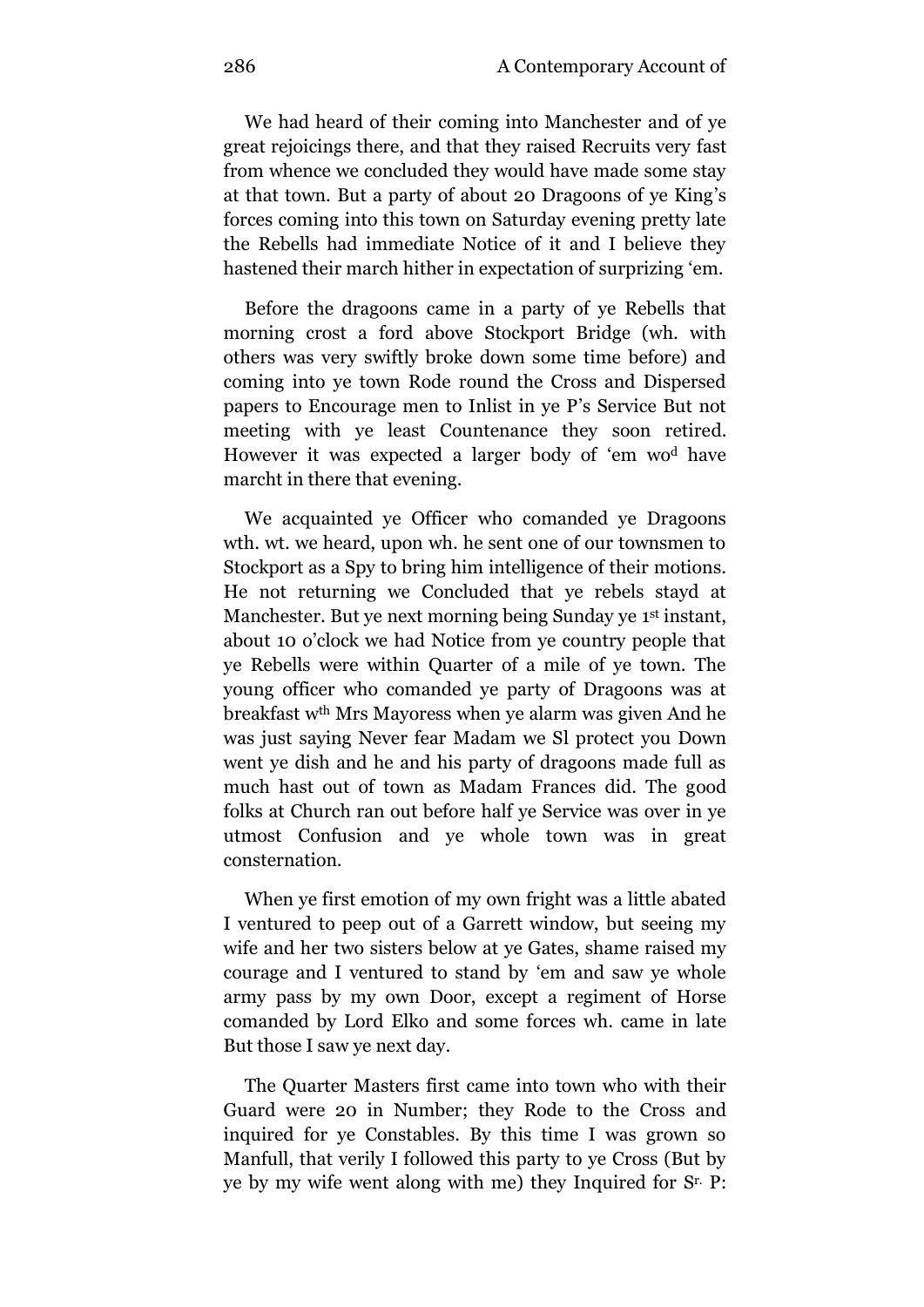Davenports' house whether he was in town or not and being answered not they gave him a Curst and askt when he left it and soon after rode to his house and after viewing it inside and out markt ye Door with ye word Prince. I had now so much valour that I adventured to Speak to one of ye best of 'em and inquired wt. Number of forces wo<sup>d</sup> be in town that day. He answ<sup>d.</sup> 10,000, upon which I returned home much Dismayed.

Immediately afterwds came in a Regiment of horse by way of advance Guard said to be comanded by the Duke of Perth and the  $2<sup>d</sup>$  or  $3<sup>d</sup>$  Rank was the poor fellow (our Clyent Sampson Salt by name) who had been sent out as a Spy Guarded by 4 terrible fellows with their Drawn Swordes. They soon found he was a townsman and that ye Eyes of ye Inhabitants were on him. But fear had so metamorphosed our friend that his neighbours scarce knew him: He was shorter by half a yard at least than ye day before. If he cast an Eye to ye right—D—m you (says a ruffin) you must not look yt way. If he lookt to ye left—D—m you Don't look that way so yt he was forst to Conduct his Eyes directly betwixt ye two ears of his Palfry—and all ye while the Guards kept laughing and pointing at him and to ye people who beheld his Distress.

This Regiment seemed to be very poorly mounted I believe for ye most part on such horses as they picked up in ye Country as they came along. But many of ye men were lusty ? fellows.

Not long after them came ye Foot in very regular ord with Bagpipes playing instead of Drums marching at ye head of the Colloms of each of their respective Regiments And all ye Forces as well Horse as foot were in Highland Dress except ye body Guards wh. wore Blue bound wth Red.

After abt. 4 or 5 Regiments had passed by us it was said the P: was coming up. You may easily imagin we were all very attentive to see him, and it happened a halt was made just opposite to my Door for a minute or two which gave us an opportunity of having a full View of him: He was in highland dress with a blue wastcote bound with Silver and a blue Highland cap on, and was surrounded by about 40 who appeared as his Guard. He is a very handsome person of a man rather tall, exactly proportioned and walks well, He is *in*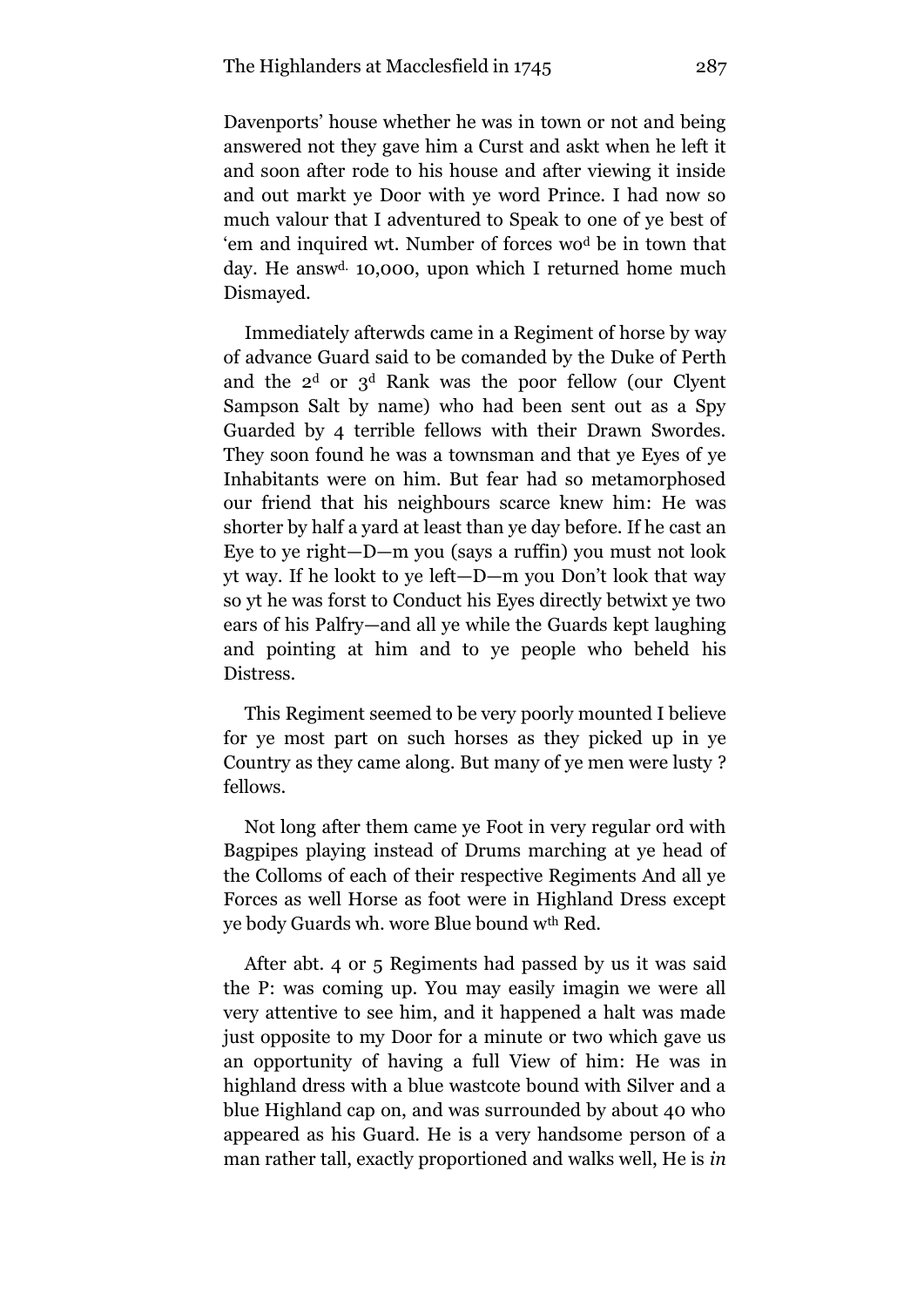*my thinking not much unlike Mr. N: Wetenhall but his face is not markt with ye smallpox*.

He walkt on foot from Manchester as he had done 'tis said all the way from Carlisle And I believe they made their best appearance into the town expecting to be recvd. as they were at Manchester But there was a profound silence and nothing to be seen in ye Countenances of ye Inhabitants but horror and amazement. Endeavours were made to have given 'em a peal of ye Bells for fear of Insults But 4 Ringers were all that co<sup>d</sup> be got and they rung ye bells backward not with design but thro' Confusion.

Soon after the P's Son came into town and got to his Quarters at S<sup>r</sup> P's (wh. we now call Holly Rood House) an Order Came to the Mayor to proclaim the Pretender and he and the Aldermen were directed to attend in their formalities. I had 2 or 3 messages to have gone with my Gown but I sent word it was out of the way but that I wo<sup>d</sup> come for by this time I had got some of the Rebel Officers in the house and many more at the Gates watching the Procession amongst whom I stood out of Curiosity and therefore durst not say I wo<sup>d</sup> not go for fear abused By which means I Escaped being present at so Shocking a Scene. Poor Mr. Mayor was obliged to be at it and I hear 2 or 3 of the Aldermen were. They tell me they made the Town Clerk repeat the Proclamation after 'em and when it was over they themselves gave a huzza or 2. There was not one townsman Joined 'em, *but I believe there was not one Englishman Joined in the huzza except what they had picked up at Manchester*.

Soon after the Advanced Guard Came into Town there was a young Lowlander (but in a Highland Dress) quartered himself and horse upon us for sake of my Stable. His dress was very unpromising but his manner and behaviour showed he had had a Genteel Education and was a person of sense and acc tt amongst 'em. As he was Exceeding Civil the women took courage and soon fell into Discourse with him. He stood with 'em at the Gates ye greatest part of the Procession By wh means we had an Opportunity of learning the Names of the Chiefs as they passed by wh added greatly to the Curiosity Many of the Officers appeared very well. Some few indeed were very old In particular Glenbuckett who seemed to be 80 at least and bended almost Dble on horseback.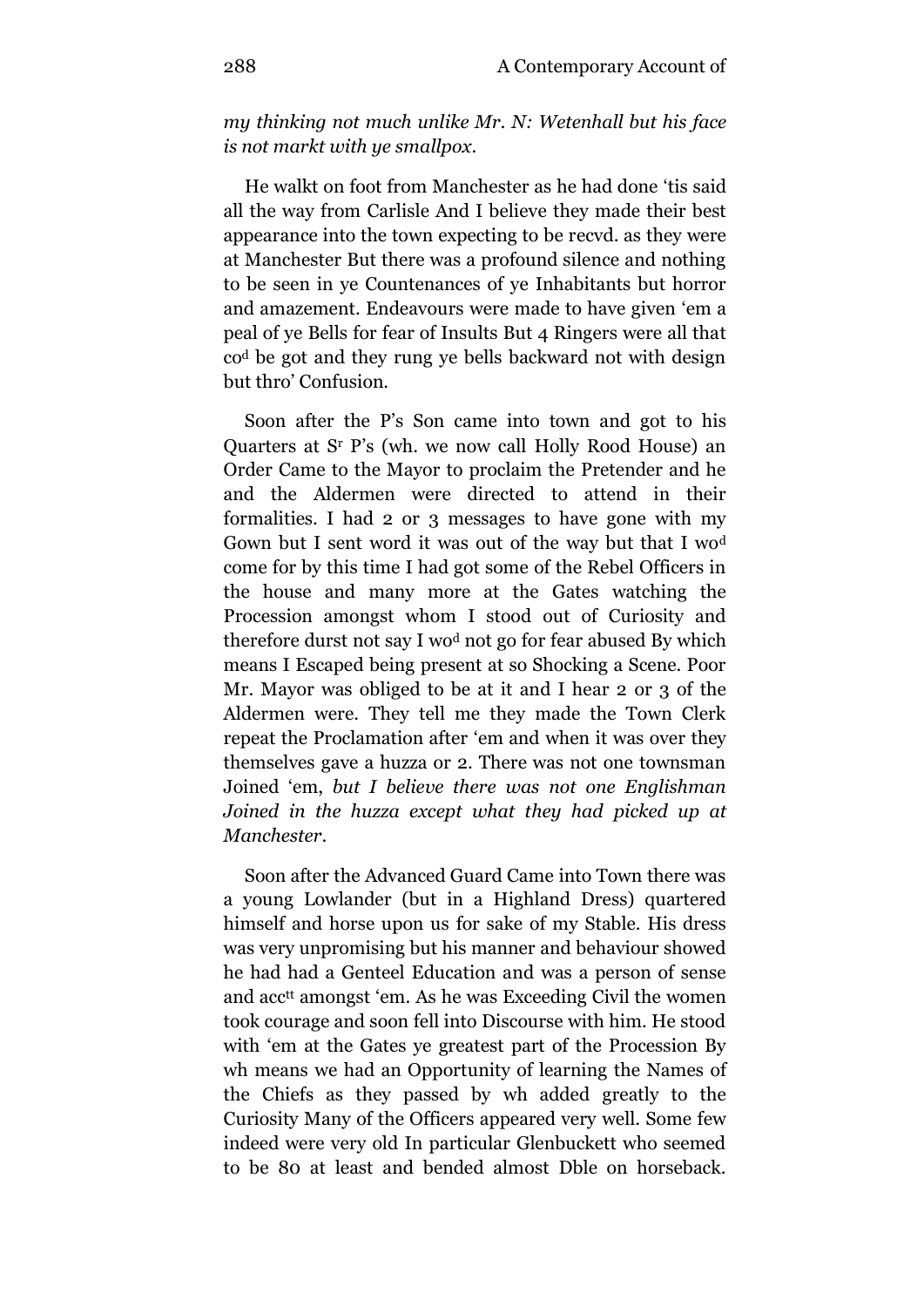Some of those who stood by us said he had been bed rid 3 years before the P<sup>r</sup> Son arrived in Scotland but he no sooner heard of his coming than he had a kind of new life and joined him with his whole Clan and Family there being no less than his 2 sons 2 Grandsons a Great Grandson and a nephew along with him.

Many of the Comon men tho' they were Dirty and Shabby appeared to be lusty active fellows. Indeed there were some old men amongst the Comon Soldiers and a great  $N<sup>o</sup>$  of Boys but I observed they appeared to be near all of a size and of an age viz<sup>t.</sup> abt 12 and I afterwds was informed that the use they intended to make of those boys, which were to be armed with Pistolls and knives only, was upon an Engagement to Disorder the King's Cavalry by going amongst the ranks and Cutting the legs of the horses.

It was dark before the Artillery came in and as it grew duskish orders were given that the Inhabitants sho<sup>d</sup> Illuminate their houses upon pain of Military Execution, Upon wh. most of the houses were Illuminated but with great Ill will.

The young Lowlander I before mentioned whilst at Dinner talked pretty freely and said Manchester was a very glorious Town, that they had been very well recvd there. Asked whether they shod be Joined by any Charlie's Gent and where Lord B was I told him in London, and that they had nothing to expect from anybody in this County for most of the Young Gentlemen of fortune in the Co. had accepted of Comons in L. Ch<sup>r</sup> Regiment and that all the rest of the Gent of any account had left their habitations to get out of their way To wh. he said it was Strange the English co<sup>d</sup> not see their own Interest. Says he they will not let us have the honour of restoring  $-\text{---}$ . We have not been joined by 5 Englishmen of any Acc<sup>tt</sup> since we came from Scotland, but added he thought if they co<sup>d</sup> get into Wales they sho<sup>d</sup> be joined by a Great Many there.

He pulled out some printed papers and delivered 'em to the Women the like having been distributed in the Streets—I had the curiosity to read 'em all. They seem to be drawn up with a Great deal of Art and to be applyed to the passions But the whole is founded upon false principles and begging the Question and I think most of the reasons and Arguments are picked out from our own Debates in Parliament.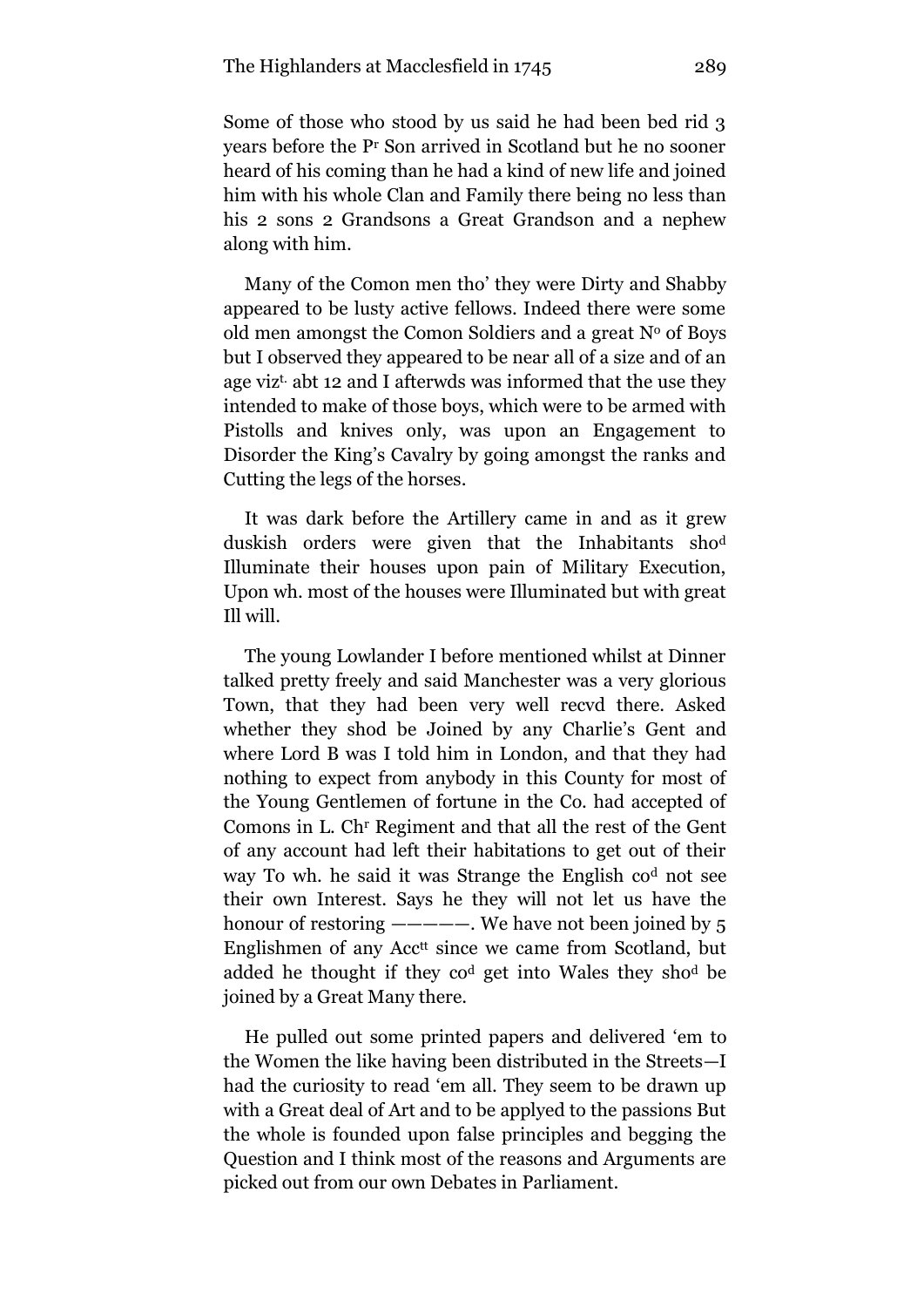Upon reading one of these papers wh is called ye pretenders Sons Declaration wherein he talks of preserving our Religious libertys my sister Molly observed that he said nothing on his own Religion at which ye youngster Seemed to be a little startled but after some pause he said, why Madam If he had s<sup>d</sup> he had been a protestant who wo<sup>d</sup> have believed him? It might have Discredited the whole of the Declaration but I can assure you he's no more a Bigot in Matters of Religion than myself who am a Protestant My Wife amongst other discourse mentioned the Confusion the people were in at Church in the morning when they Came in Upon wh he asked her Well Madam and who did you pray for Says she for his Majty King George upon wh he said you did very Right but says she Supposing you had Come here last night sho<sup>d</sup> we have been interrupted in our publick prayers by any particular Directions No, the minister wo<sup>d</sup> have been ord<sup>d</sup> to pray for the King with<sup>t</sup> naming Names as had been done at Kendal Church ye last Sunday. He pufft much of his Master's regard for ye Clergy and gave an instance of a Clergyman's horse being on ye rode in their march hither, that as Soon as he knew it belongd to a Clergyman he ord<sup>d</sup> it to be restored—But by ye by this appr<sup>d</sup> afterwds to be a lye for I saw the Clergyman's serv<sup>t</sup> in this town ye next morning inquiring after his Master's horse.

As to No of the Rebels there was no judging of their number from their March into the Town as they seem to be very artfull in Concealment their numbers.—They bespoke Billetts for 10,000 and said 5000 wo<sup>d</sup> Come in the next Day but for my own part I Don't think they Exceed 6000 in the whole. All along as they marched they had partys Reconnoitring the Country for 8 or 10 miles round abt. These partys wh are Inconsiderable in  $N<sup>o</sup>$  and a Regiment of Horse commanded by L<sup>d</sup> Elcho were quarter'd ye day before at Prestbury were all that came into This Town the next day, wh Instead of being 5000 were far short of 500, and their was no Forming any Notion of their Number by the Billetts, because in many places where 40 or 50 were biletted on a house not half the Number Came and others had dble the Number that were billetted on 'em—The 1st Billet I recv<sup>d</sup> was for 10 Men and 5 horses but with this no body Came only the officer I before mentioned his servants and 5 horses, but abt 9 o'Clock at night there Came a very ordinary Fellow with a billett in these words and figures—Mr. Stafford 408—I read it four hundred and Eight and was (you may Easily imagine)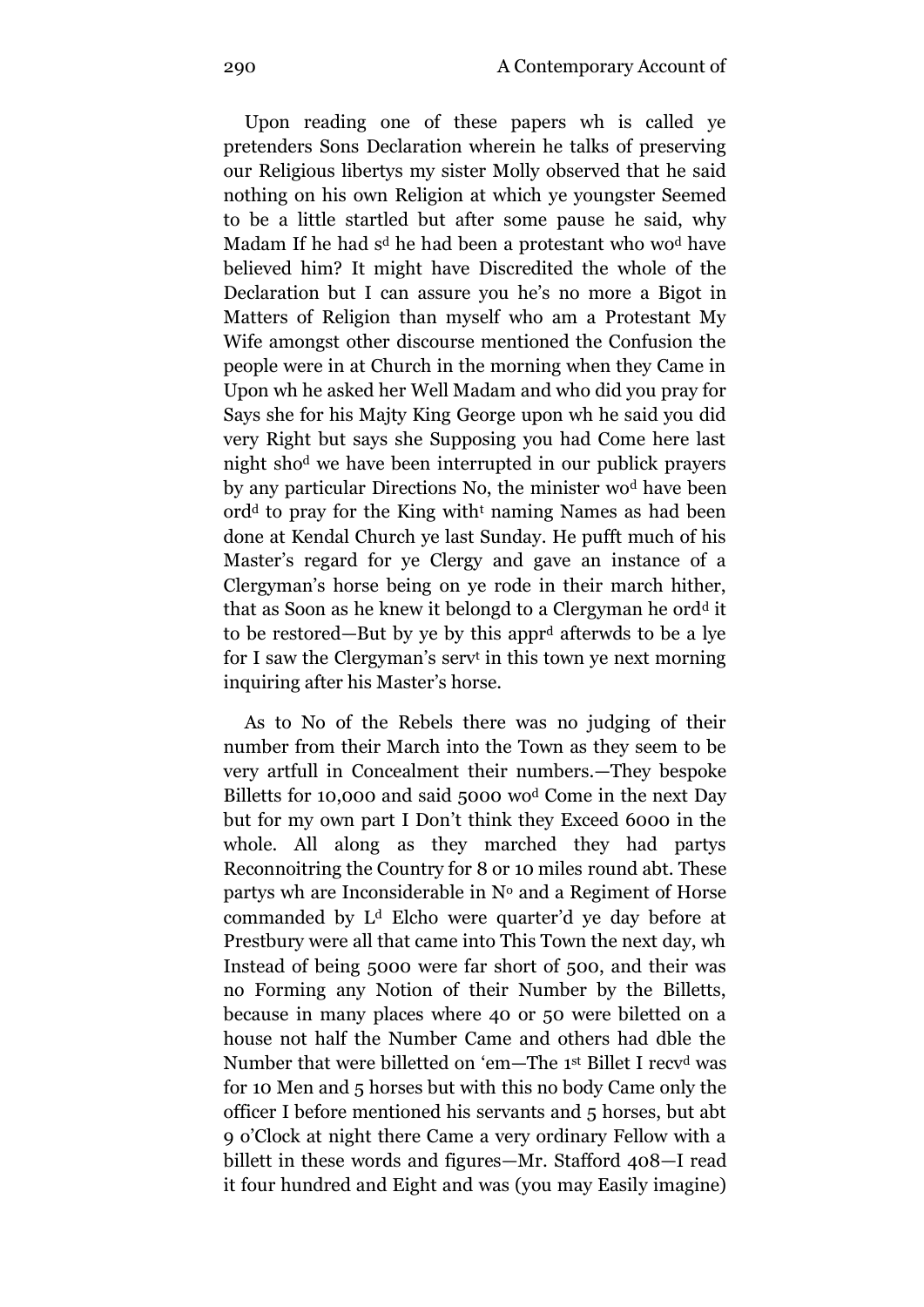in no little hurry, but he soon told me it was only 40 Men and 8 Officers. And after he had sat with me a very little time he s<sup>d</sup> he believed no more of that N<sup>o</sup> than himself wo<sup>d</sup> Come in that night—He gave us to Understand he was a Doctor but we all thought him a highwayman and I verily believe he was one. We misst sev<sup>l</sup> odd things ye next day and place 'em chiefly to his accott for it was very visible he had tryed all the Locks in my Beaurow and in my Wifes Closet, which were in the room where he lay. You may easily imagine we cod have no heart to go to bed with such Company in the house so that we passed a very miserable night, but I had taken Care to get some Townemen in my house for a guard or else I durst not have staid.

The next morning I was very Early abroad and had the Curiosity to step over the way to a poor neighbours house who had above 50 common men quartered on him to see how they lay. The house floor was Covered with straw and men women and Children lay promiscuously together like a Kennel of hounds, and some of 'em stark naked. As soon as it was day light the Streets appeared in the Edinburgh fashion being Beshit all along on both sides from one end to the other; even Holyrood House was in this kind of furniture of any part of ye Town as one of ye Pretender's serv<sup>ts</sup> told me. I went to sev<sup>l</sup> of my neighbours who had Some of the Chief Officers quartered on 'em to enquire what they heard abt. their motions, when finding they did not intend to stir that day I was greatly alarmed and my wife and Sisters being no less terrifyed and it being apprehended that some skirmish wo<sup>d</sup> be that Day in or near the Town I applyed to the person who I have before mentioned to know how I cod get my familly safely out of Town, when he told me there was no other way but by a Pass all the Avenues being Stopt, and that if I wo<sup>d</sup> go with him to the Secretary he wo<sup>d</sup> get me one, wh accordingly I did do leaving the care of my house to my Clk and Servts and in a very short time afterwds I marched away on foot thro' by Roads with my wife and Sisters and a Great train of other females of our acquaintance to **Shrigley** where we were no sooner got but a party of Highlanders came to search the house for Arms. Another party had been there that morning before we Came and had taken all away with 'em. Mr. Downes told these fellows of it but they s<sup>d</sup> they were Informed we had a great many more Arms and in particular we had 3 Cases of Pistols whereas he had only delivered 2 and that he might thank his Neighbours for the Information.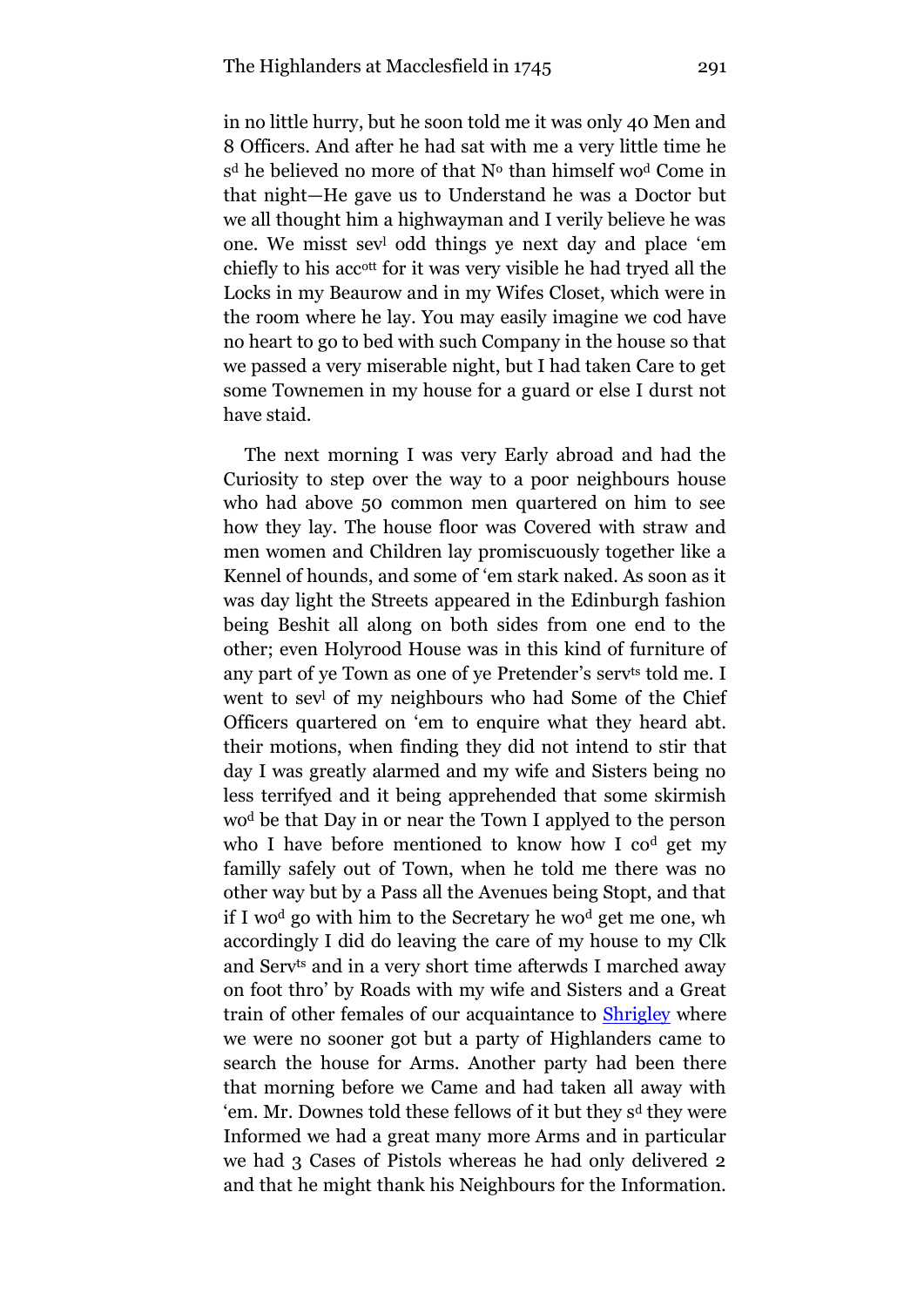There was something very particular in this for in fact he had three Case but had sometime before leant one to me These villians co<sup>d</sup> not come to the knowledge of these things but through greater Villians than themselves. We gave them very good words, and I showed them my pass upon which they went away without further trouble.

They searched most of the neighbouring Gentlemens houses for arms as they did every house in the Town and took all they found as well bad as good wh I don't think was through the want of arms (for most of the men seemed to have more than their Compliment) but in order to disarm the Country that they might not be disturbed in their Marches. When they searched at [Adlington](http://maps.google.com/maps?f=q&source=s_q&hl=en&geocode=&q=Adlington,+Macclesfield,+United+Kingdom&sll=54.971308,-2.900391&sspn=4.799942,10.854492&ie=UTF8&hq=&hnear=Adlington,+Macclesfield,+United+Kingdom&ll=53.317749,-2.133064&spn=0.080602,0.169601&t=h&z=13&iwloc=A) they brought an acc<sup>ott</sup> in writing of the Arms wh were in the house and cod tell in what Rooms they were. They enquired for a Couple of French horns, mentioned the place where they usually were and enquired for the silver mouth pieces. Mr. Legh thinks they got their Intelligence Either from a Roman Catholick, who had been a workman at the house or from some of the Manchester . The French horns were out of the way wh made 'em storm but being soon afterwds produced, they were appeased and went away wth the arms with<sup>t</sup> doing much Damage but took the Butler and Steward to Macclesfield to swear there was no more Arms Concealed that they knew of.

Soon after I had left my house I had twenty Comon men three officers & 6 horses (more or were) quartered on me. These officers were very scrubby fellows and behaved rudely. One of 'em broke me a good looking Glass and the Comon men wo<sup>d</sup> have plundered me If they had not been restrained by the men I had in the house.

You may easily imagine I recvd the News of their leaving the Town on Tuesday morning with Great Joy upon wh I took a walk homewards but was met by many persons within a mile of my house who said that a party of the Rebels were returned back and threatened to burn the Town down because one of their men had been wounded by a Townsman, but I hastened forw<sup>d</sup> and found the Case was this. One of their men was cheapening a pair of Stockings at a Hosier's Shop when a young Fellow Came in (who had deserted twice from the King's Army) and Standing behind the Rebel drew out the Rebels Sword Cut him on the head and Stabb'd him in the thigh and then ran away upon wch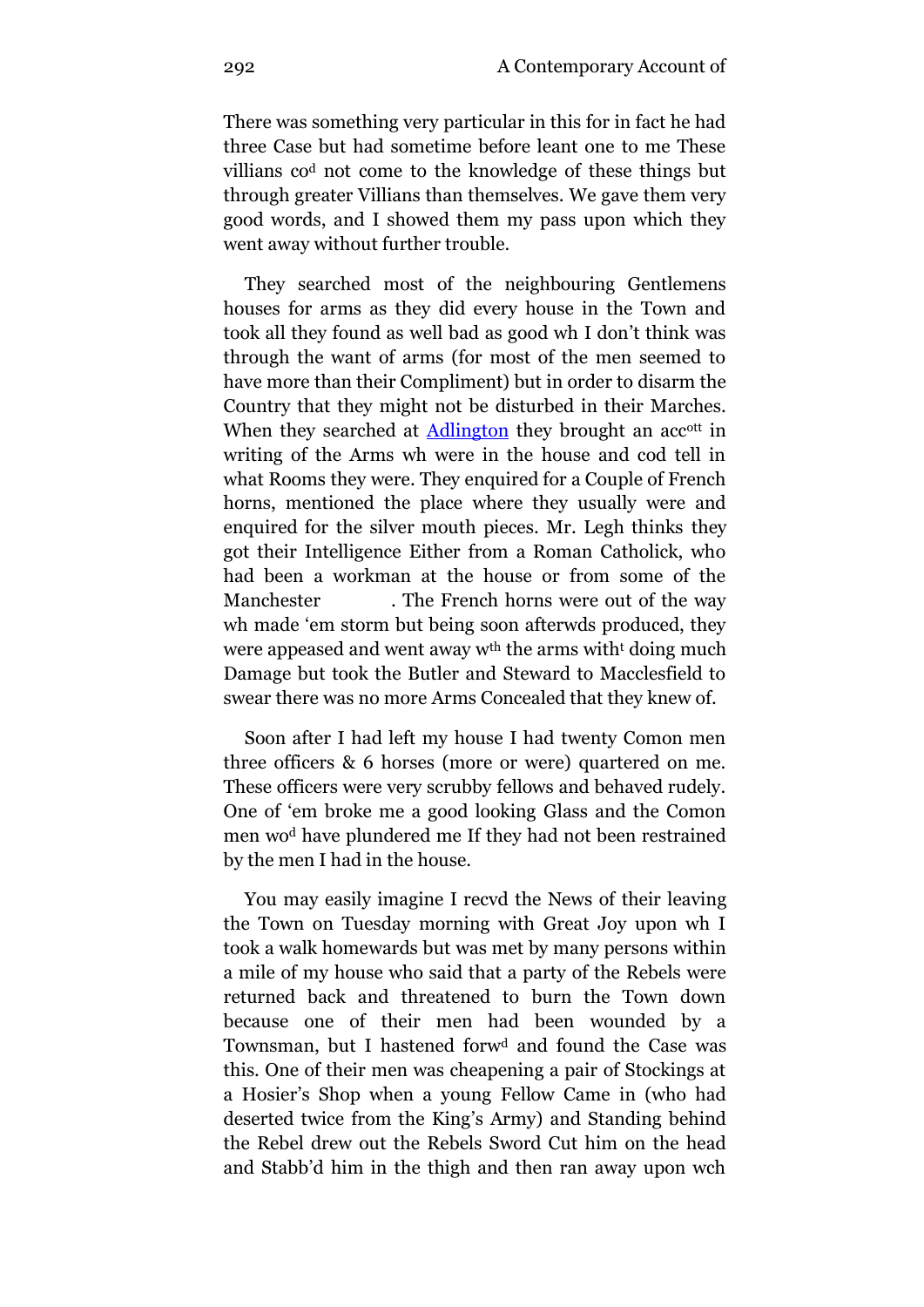there was a great Outcry, wch alarmed a party of abt 30 or 40 that still rem<sup>d</sup> in the Town who Came to the place with the greatest fury threatening to burn the Town. They offered a Reward of 50lb to any one would wo<sup>d</sup> apprehend the man who had given the Wounds but he being fled they took a Mercer and an Innkeeper, being the masters of the two next adjoining houses to the Shop where the affair happened, as hostages till the offender was delivered up, and after Exercising some fury on the Goods in the Shop they went off taking the wounded man along with 'em, who upon their return home said they were let out upon their Parole of Honour that they wo<sup>d</sup> collect all the Arms and things the Rebels had left behind 'em at and use their endeavours to apprehend the offender. The hostages say that they were treated with civility whilst they stayd amongst 'em but under these directions I lost a broad Sword a Target and sev<sup>l</sup> other amunitions (?) which I picked up out of Curiosity. On my return home after I had enquired a little into my own affairs I went amongst my neighbours familys The Story of each family was like a Short History or rather a Dream every one having something new.

The main body marched from hence on Tuesday morning to [Leek](http://maps.google.com/maps?f=q&source=s_q&hl=en&geocode=&q=Leek,,+United+Kingdom&sll=53.261029,-2.128408&sspn=0.009768,0.0212&ie=UTF8&hq=&hnear=Leek,+United+Kingdom&ll=53.105362,-2.026806&spn=0.081002,0.169601&t=h&z=13&iwloc=A) but they concealed their design very artfully for I believe none of the Inhabitants imagined they intended to march thither, but that their design was for [Congleton](http://maps.google.com/maps?f=q&source=s_q&hl=en&geocode=&q=Congleton+,+United+Kingdom&sll=53.105362,-2.026806&sspn=0.081002,0.169601&ie=UTF8&hq=&hnear=Congleton,+Cheshire+East,+United+Kingdom&t=h&z=13&iwloc=A) and [Newcastle](http://maps.google.com/maps?f=q&source=s_q&hl=en&geocode=&q=Newcastle-under-Lyme,+United+Kingdom&sll=53.164064,-2.209969&sspn=0.161783,0.339203&ie=UTF8&hq=&hnear=Newcastle-under-Lyme,+United+Kingdom&t=h&z=13&iwloc=A) and I believe their Rout was known to but few of their own officers.

I returned back the same day to Shrigley and brought my wife and sisters home the next. We thought ourselves very happy the Rebels had left us but we had not been above two days at home when we were alarmed with their retreat from Derby and that they wod make to this place in their Road back

This Second Alarm was a much greater Shock than the first we being apprehensive they might come upon us in the night time and treat us with Severity on acc<sup>tr</sup> of ye abuse their man had recvd Upon this a messenger was despatched to Leek on the Fryday Evening to bring us Intelligence of their Motions and all my familly sat up all that night ready prepared for a march as Soon as we co<sup>d</sup> be at Certainty of their coming back to this place. This night (If possible) was a more disagreeable one than the former as we were afriad of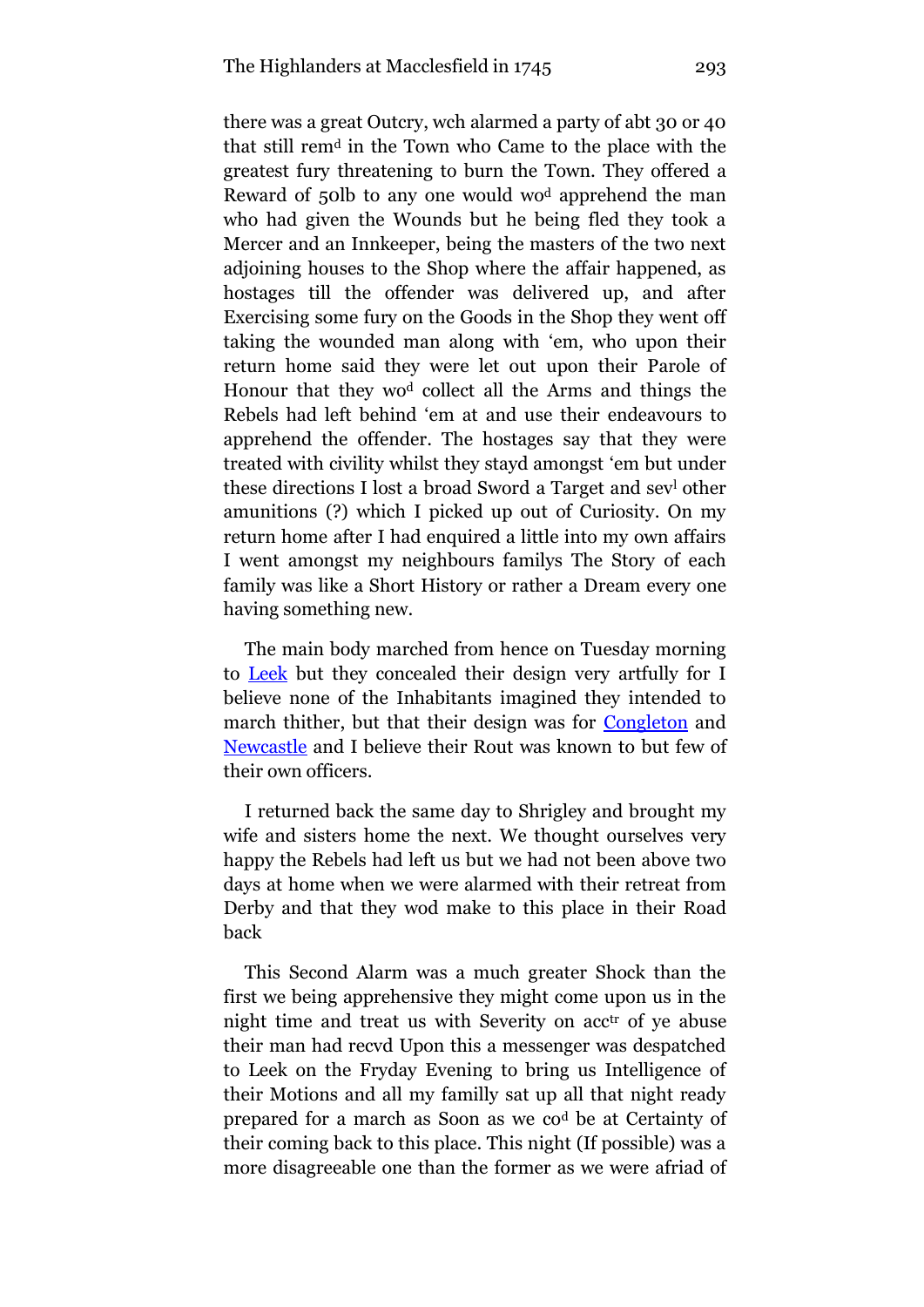ye Messengers falling into their hands and in the Expectation of their Surprising us every moment. About 9 in the morning we had certain Intelligence of their approach and so went back to Shrigley—And for my own part I expected to be tuckt up if ye Messr was taken he having a Letter of mine upon him wherein I had not used any Ceremony wth 'em.

Upon this second Alarm Mr Mayor and many of the inhabitants fled Some of them lockt up their Doors and those that were left were under the utmost Consternation. About 5 or 6 on Saturday Evening came in 1500 at least and were quite outrageous that the Mayor had left the Town, but they soon quartered themselves and I heard their orders to the High Constable threatening military execution agt all who had locked their doors or refused to provide for 'em what they wanted.

My Clerk sent me an acc<sup>tt</sup> of this upon wch I walked home from Shrigley the next Morning to give Directions. The Town was very thin of Inhabitants and very dismal were the Countenances of those who were left in it. The only comfort I had was to find the Rebels lookd full as Dismal themselves. The main body came in soon after I got to town and the P—s Son was amongst 'em on horseback with a Guard of Abt. 40 and seemed to be in a good deal of hurry. I accidentally stood at the End of the Street when he passed by to his old Quarters.

I had the Curiosity to go into the Artillery Park and counted the  $N<sup>o</sup>$  of their pieces wch are 13 Cannon, some English some French but all small ones and 2 Mortars.

The Officer I before mentioned tho he was not quartered on me this time Came to my house. He s<sup>d</sup> they were going back to Join the Recruits raised in Scotland and the French who were landed there and puffed much abt. 15,000 French that were to land in ye South, but upon the whole I thought him greatly Disjointed; he said If they had come forward Immediately after the battle of Preston Pans he thought they sho<sup>d</sup> have carryed their point, and that they had ruined their Cause by not doing it but for his own part, If they miscarried he did not doubt but to get into the Czarina's or some other Foreign service. The Quarter Master asked what was the reason why the Town was so thin adding that he supposed the Inhabitants lookt upon 'em as a retreating Army But those who had lockt up their Doors would repent of it. I got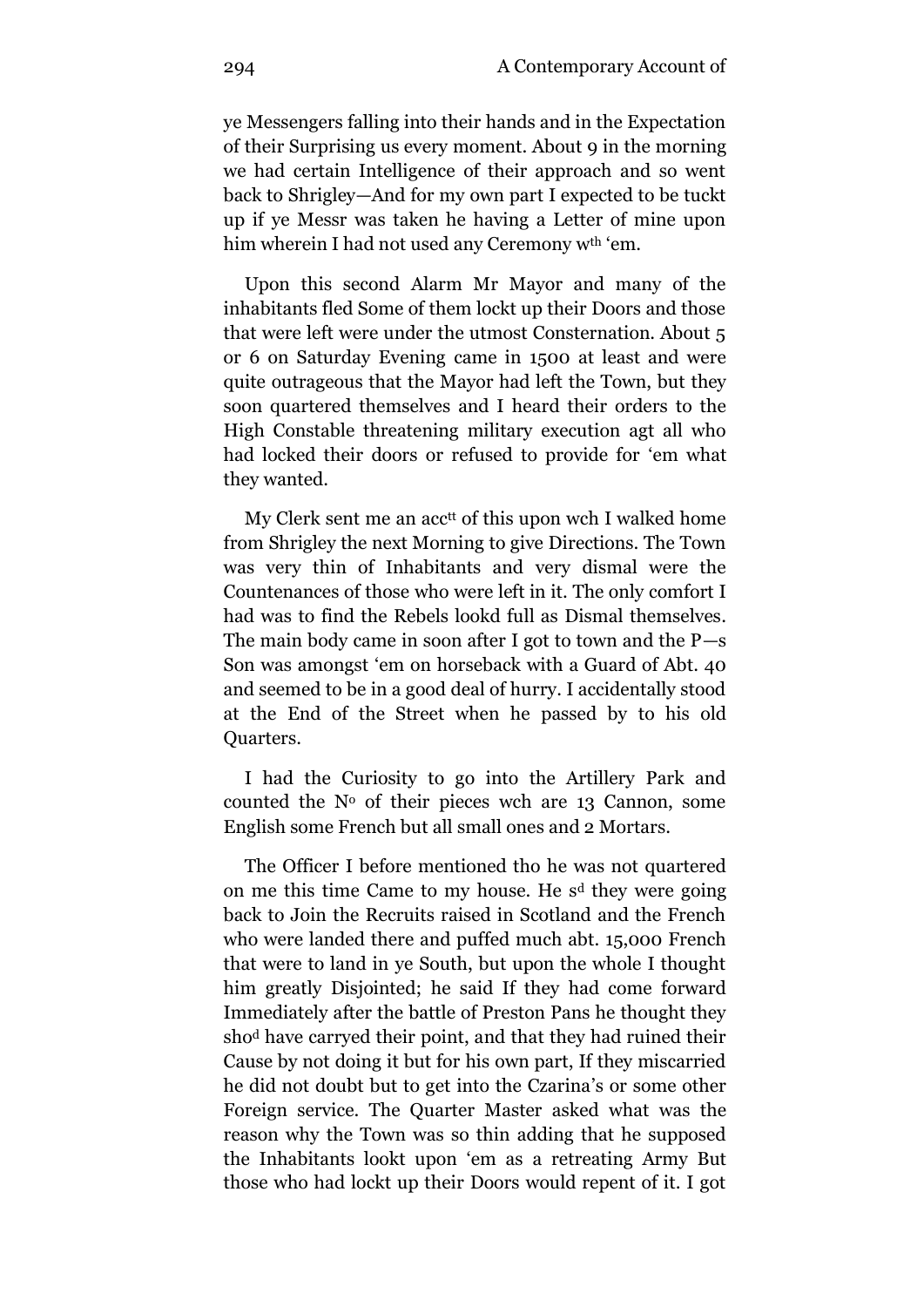back to my wife in Shrigley that Evening as soon as I cod, leaving a good guard of Townsmen in my house and was hearty Glad to hear the next morning the Rebells were all gone, but upon my Return the account of the sufferings of the Inhabitants shocked me beyond Expression. Those who had lockt their doors and the houses of others who were not able to guard their effects were plundered and many others were robb'd of what money bedding and Cloaths they had and nothing Escapd that was portable and co<sup>d</sup> be of any use to 'em. This Calamity fell Chiefly upon the poorer sort But the better End of people suffered a very particular hardship of an<sup>r</sup> kind. The Rebels had heard from their Manchester friends or from some other private villians that this Town as well as other Loyal ones had associated and subscribed to raise money for the support of the present Governm<sup>t</sup> . They took no notice of this till about 11 o'Clock on Sunday night the 8th Instant and then issued out an Order that If all the Subscribers did not pay their Subscription money by 6 o'Clock the next morning their houses sho<sup>d</sup> burned abt. their Ears. They demanded the subscription paper from Mrs. Mayoress It having been some time before lodged with Mr. Mayor but had been sent out of the way some time before they ever came hither. She s<sup>d</sup> she knew nothing of it Upon wch Sev<sup>l</sup> of 'em drew their Swords upon her and threatened to murder her instantly and to set the house on fire that moment. Mr. Mayor's Clk being in the house at this time and fearing they wo<sup>d</sup> put their threats into Execution said he believed he co<sup>d</sup> find a copy and soon after delivered one to 'em.

My Clk Immediately sent me this Order to Shrigley upon which I directed him to pay my money rather than to stand the fury of a Refusal, and they were so Civil as to Give me a Receipt for it, a Copy of wch and of my protection you will find among the Orders. Most of the other Subscribers paid, but some Escaped thro' ye hurry ye Rebells were in.

It appeared that the Officers had little Comand over the Comon men and that the Highlanders wo<sup>d</sup> be restrained by none but their own Clans. As they went from hence to Stockp<sup>t</sup> in stragling partys of 'em pilfered and plundered all the way. Mr. Legh of Adlington and his Tents suffered prodigiously They robb'd sev<sup>l</sup> of his servts of all their money and were going up stairs to rob the Ladies when by Great Chance some of their officers hearing of it turnd back and